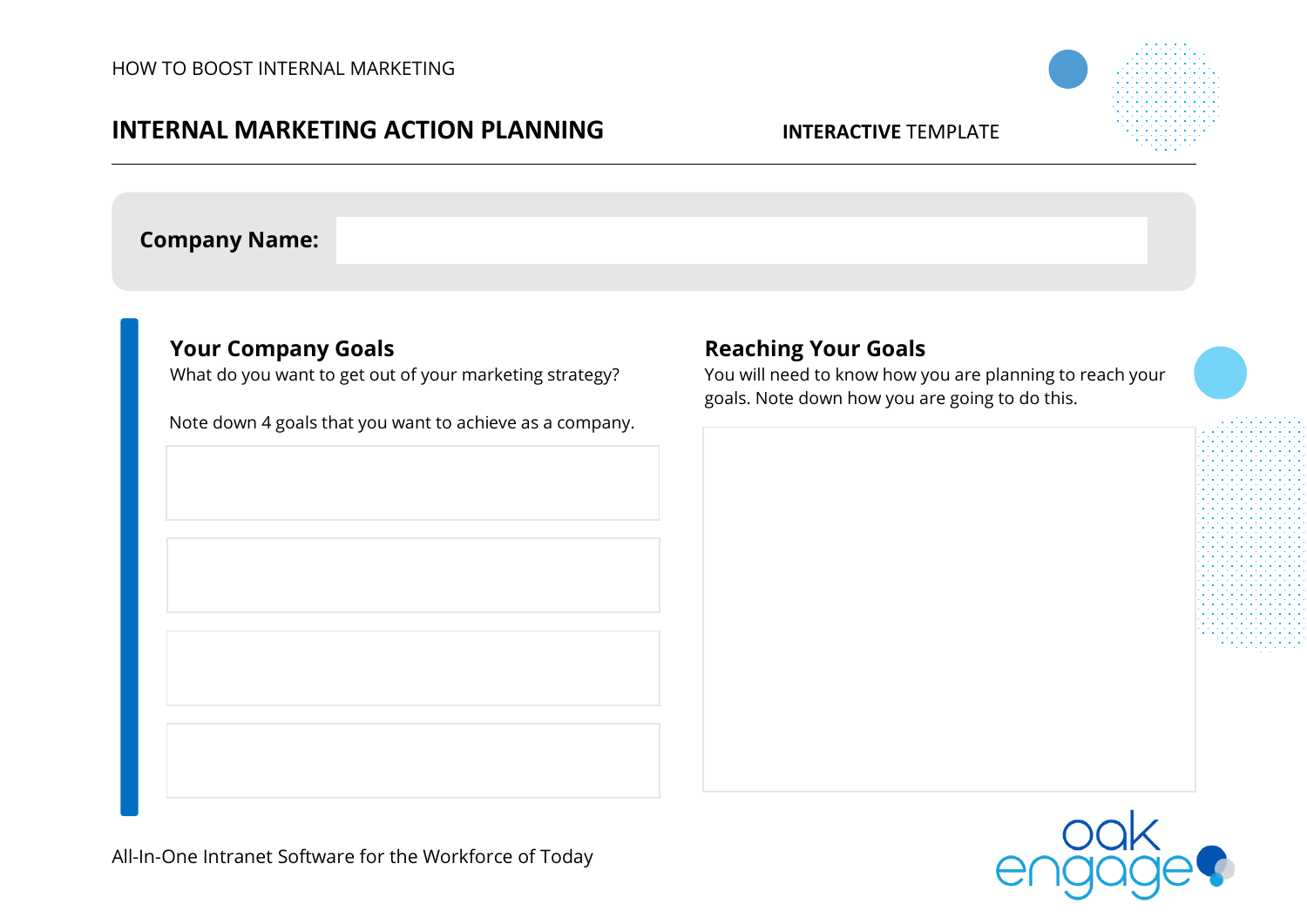# **INTERNAL MARKETING ACTION PLANNING INTERACTIVE** TEMPLATE



## **Audience**

Who will need to receive communications in order to meet your goals?

Write down the people or departments who will be involved in your internal marketing strategy.

# **Marketing Message**

What will your messaging be?

Tick the things that you want to start communicating internally to your workforce.

|       | <b>Company News</b>        |  |
|-------|----------------------------|--|
|       | Events                     |  |
|       | <b>Important Documents</b> |  |
|       | <b>General News</b>        |  |
|       | <b>Tailored Content</b>    |  |
|       | <b>Mandatory Reading</b>   |  |
| Other |                            |  |
|       |                            |  |
|       |                            |  |
|       |                            |  |
|       |                            |  |



All-In-One Intranet Software for the Workforce of Today